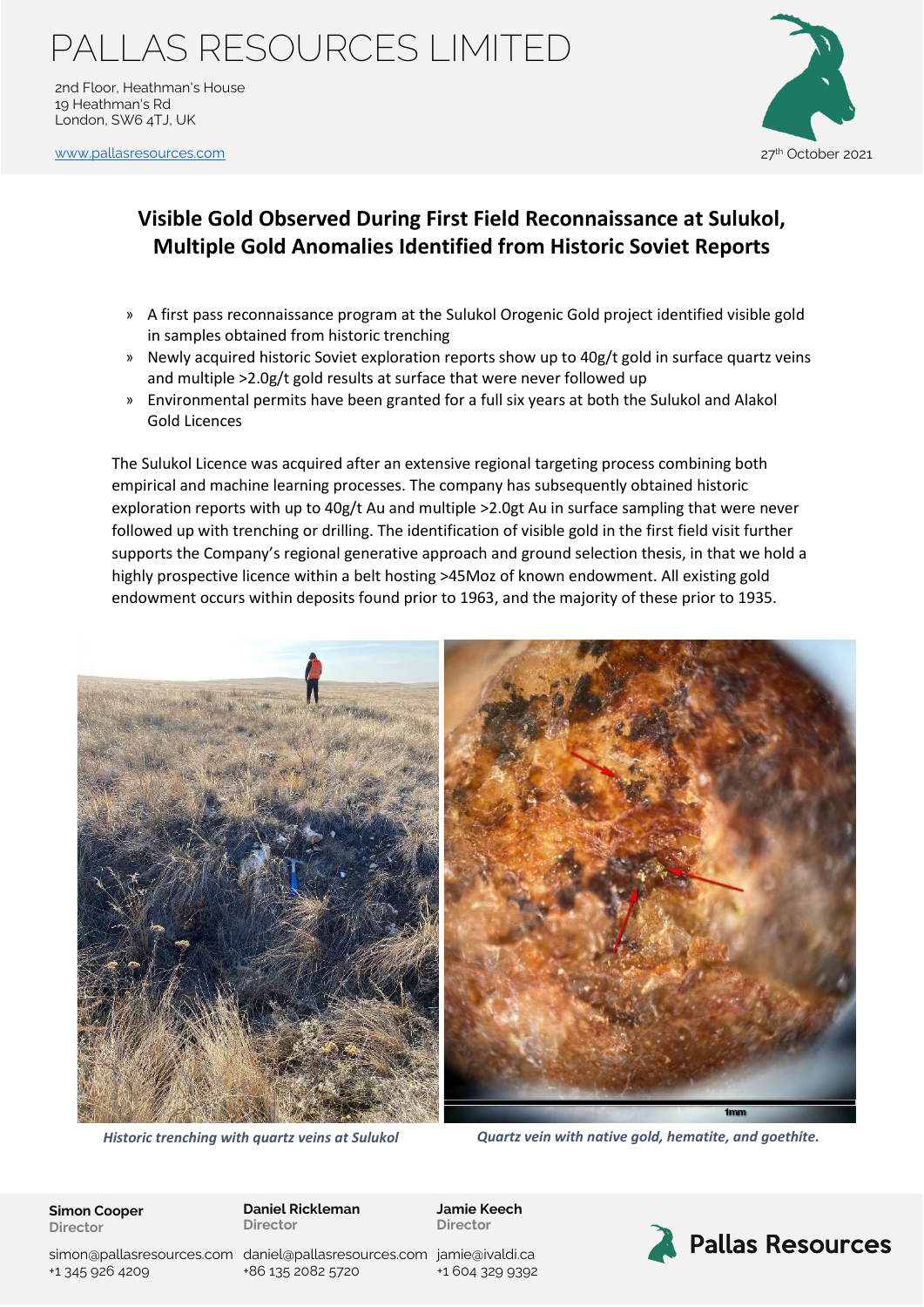# PALLAS RESOURCES LIMITED

2nd Floor, Heathman's House 19 Heathman's Rd London, SW6 4TJ, UK

[www.pallasresources.com](https://www.pallasresources.com/) 27<sup>th</sup> October 2021



### **Prospectivity of the Stepnyak-Kokshetau Gold Belt**

Pallas' Technical Advisor David Groves, a specialist in orogenic gold globally, highlighted the area for its unique combination of significant endowment but lack of modern exploration and discovery. Of the top six deposits in the belt that host some 46Moz, all were discovered during or prior to the 1930s except for Vasilkovskoye which was discovered in 1963.

*"The Stepnyak-Kokshetau Gold Belt is a highly endowed orogenic gold belt that includes two worldclass gold deposits including Vasilkovskoye (15Moz gold) and Bestube (11Moz). Despite this endowment and self-evident prospectivity, there has been minimal integrated modern exploration to*  follow up early Soviet work in the belt. The exploration scenario is similar to that of the Yilgarn of *Western Australia before the modern exploration cycle of the 1980-1990s which led to many new world-class greenfield and brownfield gold discoveries. There is a very high probability of discovery of five to ten further large deposits between known deposits and along subparallel crustal-scale shear zones."* – David Groves.



#### **Simon Cooper Director**

**Daniel Rickleman Director**

**Jamie Keech Director**

simon@pallasresources.com [daniel@pallasresources.com](mailto:daniel@pallasresources.com) [jamie@iv](mailto:jamie@pallasresources.com)aldi.ca +1 345 926 4209

+86 135 2082 5720

+1 604 329 9392